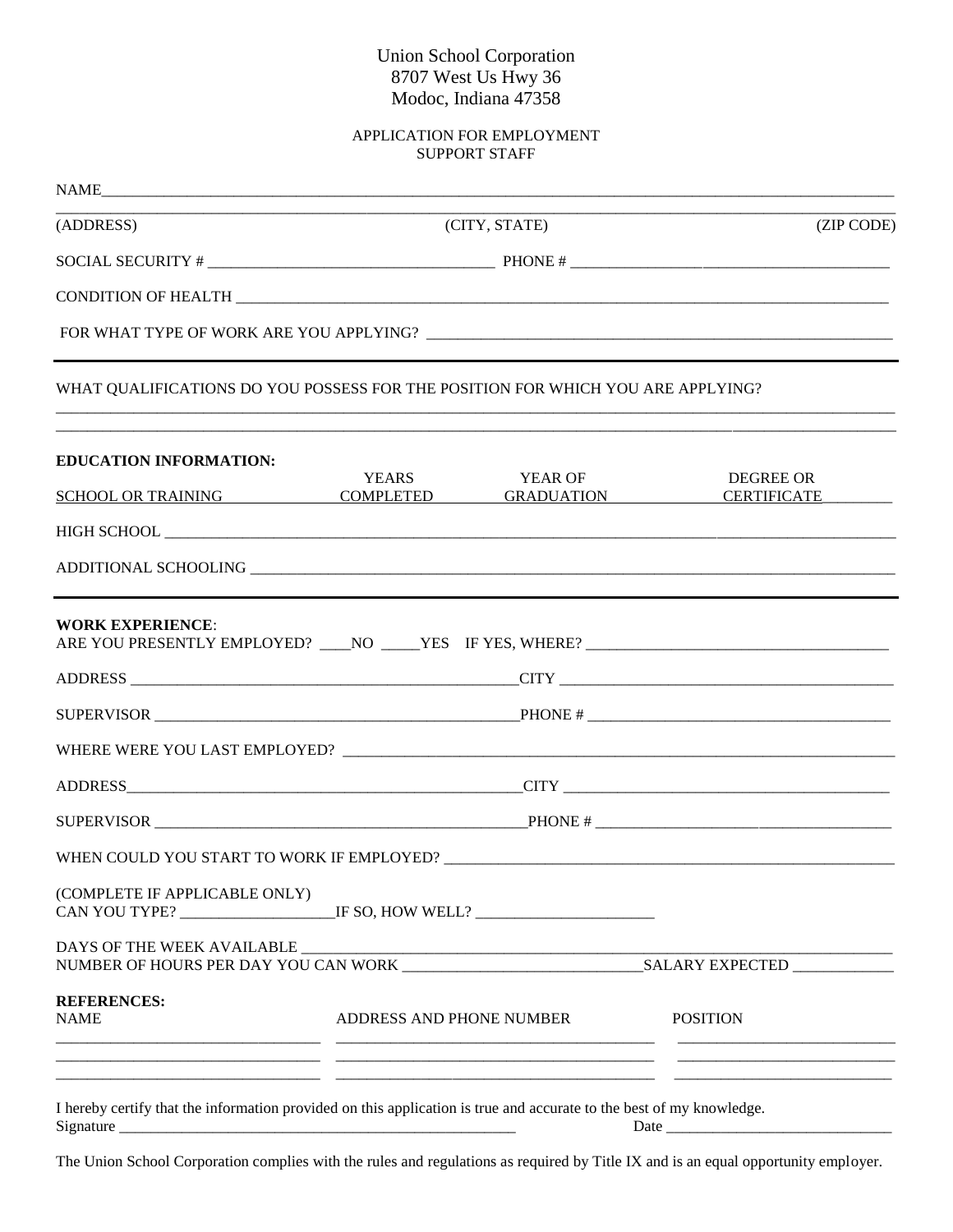## Union School Corporation

8707 West US Hwy 36 Modoc, Indiana 47358 Telephone: 765-853-5464

Dear Applicant:

In order to be considered for employment in the Union School Corporation, you must fully complete and sign the following questionnaire.

Superintendent of Schools

1. Are you presently being investigated or under a procedure to consider your discharge for misconduct by your present employer or have you offered a resignation to your previous employer?

YES NO

If yes, explain the circumstances on a separate sheet and attach it to this application.

2. Have you ever been reprimanded, disciplined, discharged, or asked to resign a prior position?

YES NO

If yes, explain the circumstances on a separate sheet and attach it to this application.

3. Have you ever resigned from a prior position without being asked, but under circumstances involving your employer's investigation of sexual contact with another person, of mishandling of funds, or of criminal conduct?

YES NO

If yes, explain the circumstances on a separate sheet and attach it to this application.

4. Have you ever been charged with or investigated for sexual abuse of any person or any other crime of moral turpitude?

YES NO

5. Have you ever been charged with, pleaded guilty or "no contest" (nolo contendre) to, or been convicted of any crime involving sexual abuse of any person or any other crime of moral turpitude?

YES NO

 (Moral turpitude is an act of baseness, vileness or depravity in the private and social duties which a person owes another member of society or society in general and which is contrary to the accepted rule of right and duty between persons, including, but not limited to theft, attempted theft, murder, rape, swindling and indecency with a minor.)

6. Have you (a) ever been convicted of a crime, other than a minor traffic offense: or (b) ever